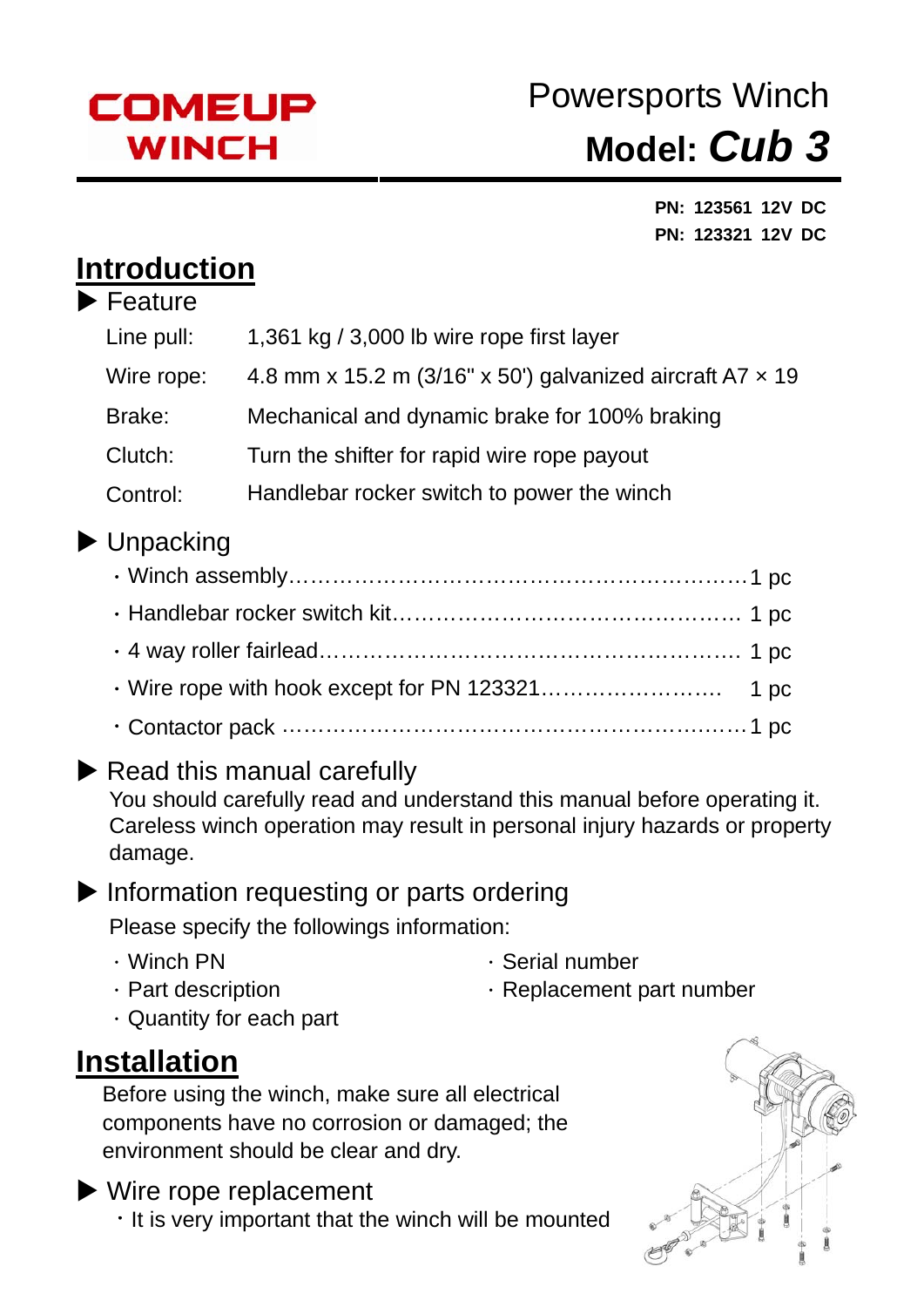on a flat and hard surface of mounting channel in order to make sure the motor, drum and gearbox housing are aligned correctly.

- .Roller fairlead does not mount to winch directly.
- .The wire rope shall be wound in an under-wound orientation only.
- .Four (4) M8 x 20L 8.8 grade high tensile steel bolts must be used in order to sustain the loads imposed on the winch mounting.
- .Two (2) M8 x 20L 8.8 grade high tensile steel bolts must be used for fastening the roller fairlead into the mounting channel.

#### $\blacktriangleright$  Wiring Diagram

Attach the black lead firmly to the negative (**–**) battery terminal and red lead to the positive (+) battery terminal. The voltage drop for the winch motor must not exceed 10% of the nominal voltage of 12V DC.



#### $\triangleright$  Nut fastening for motor & contactor

1.Holding the lower nut on the stub and fastening the upper nut clockwise. 2.The torque setting for nut is 5.7 N-m / 50 lb-in.



### **Warning**

- .The winch is not intended to be used in any manner for the movement or lifting of personnel.
- .The pulling capacity shown is based on the first layer of rope on the drum.
- .The rope winding on the drum shall remain 5 wraps from the drum.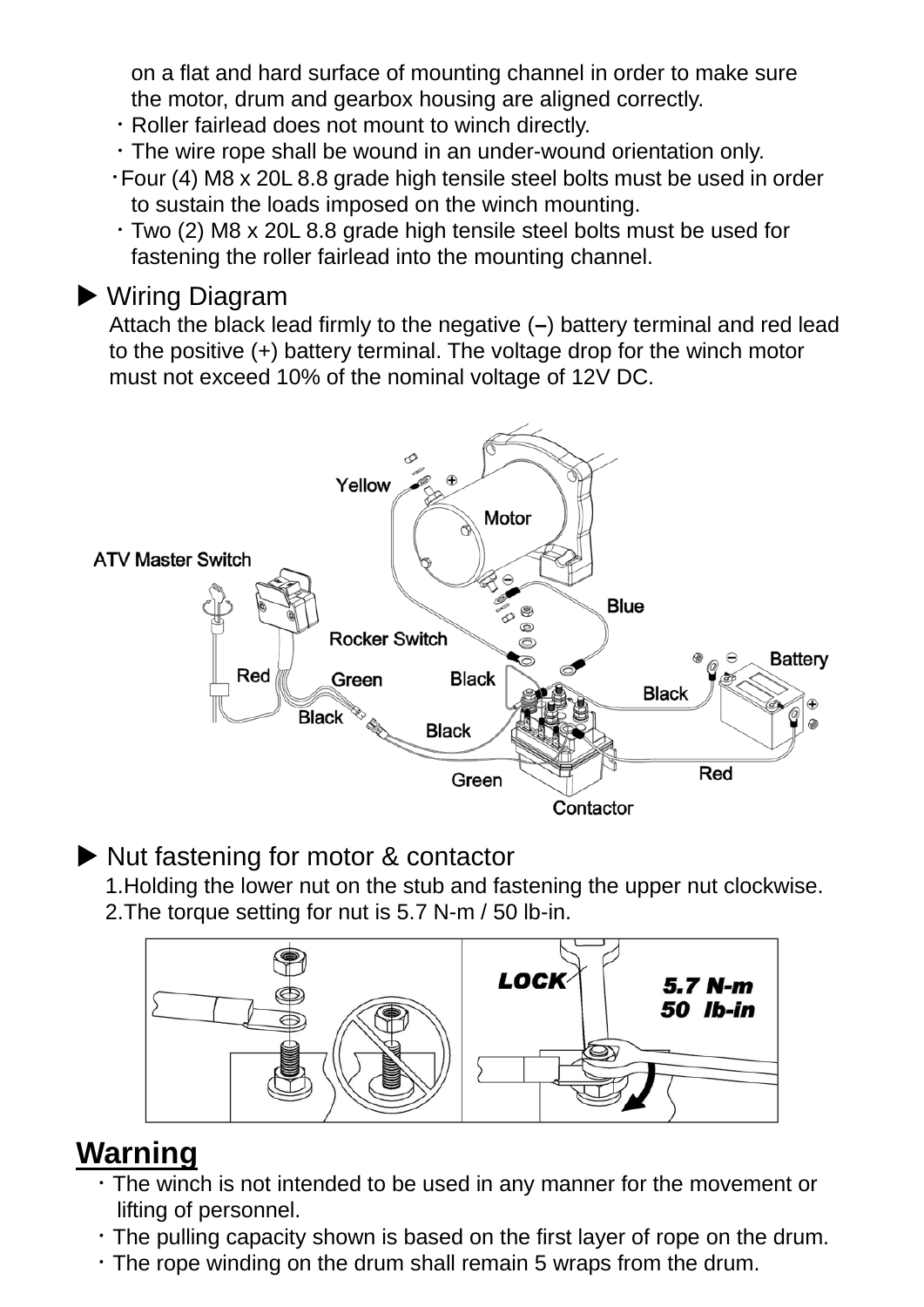## **Handlebar Rocker Switch Mounting**

Handlebar mounted rocker switch can be operated without removing your hand from the grip.



### **Parts List**

| No.<br>Item     | <b>Description</b>            | Part No. | Qty            |
|-----------------|-------------------------------|----------|----------------|
| 1               | Motor w/housing               | 881331   | 1              |
| $\overline{2}$  | Motor couple kit              | 880988   | $\overline{1}$ |
| $\overline{3}$  | Drum bushing                  | 880990   | $\overline{2}$ |
| $\overline{4}$  | Drum kit                      | 880991   | $\overline{1}$ |
| 5               | Tie bar kit                   | 880992   | $\overline{1}$ |
| 6               | Tie bar kit                   | 880993   | $\overline{2}$ |
| $\overline{7}$  | Gearbox support rack          | 880994   | $\overline{1}$ |
| 8               | $3rd$ stage carrier           | 880995   | $\overline{1}$ |
| 9               | 2 <sup>nd</sup> stage carrier | 880996   | $\mathbf 1$    |
| 10              | 1 <sup>st</sup> stage carrier | 880997   | $\overline{1}$ |
| 11              | $2nd$ ring gear kit           | 880998   | 1              |
| 12              | 1 <sup>st</sup> shaft kit     | 880999   | $\overline{1}$ |
| 13              | Gearbox kit                   | 881000   | 1              |
| 14              | <b>Clutch base</b>            | 881011   | 1              |
| 15              | <b>Friction block</b>         | 881012   | $\mathbf 1$    |
| 16              | Clutch lever kit              | 881013   | $\mathbf 1$    |
| $\overline{17}$ | Shifter kit                   | 881001   | $\overline{1}$ |
| 18              | Wire rope w/hook              | 881954   | 1              |
| 19              | <b>Roller fairlead</b>        | 880231   | $\overline{1}$ |
| 20              | Contactor pack                | 881037   | $\overline{1}$ |
| $20 - 1$        | Contactor w/leads             | 881385   | $\overline{1}$ |
| $20 - 2$        | Battery lead (+)              | 880234   | $\overline{1}$ |
| $20-3$          | Battery lead (-)              | 880235   | 1              |
| $20 - 4$        | Motor lead (yellow)           | 880236   | 1              |
| $20 - 5$        | Motor lead (blue)             | 880237   | 1              |
| 21              | Handlebar rocker switch kit   | 881003   | $\overline{1}$ |
| 22              | Mounting hardware             | 881005   | $\overline{1}$ |
| 23              | Handlebar hardware            | 880242   | 1              |
| 24              | Handsaver strap               | 880026   | 1              |
| 25              | Cable tie                     | 880243   | 1              |